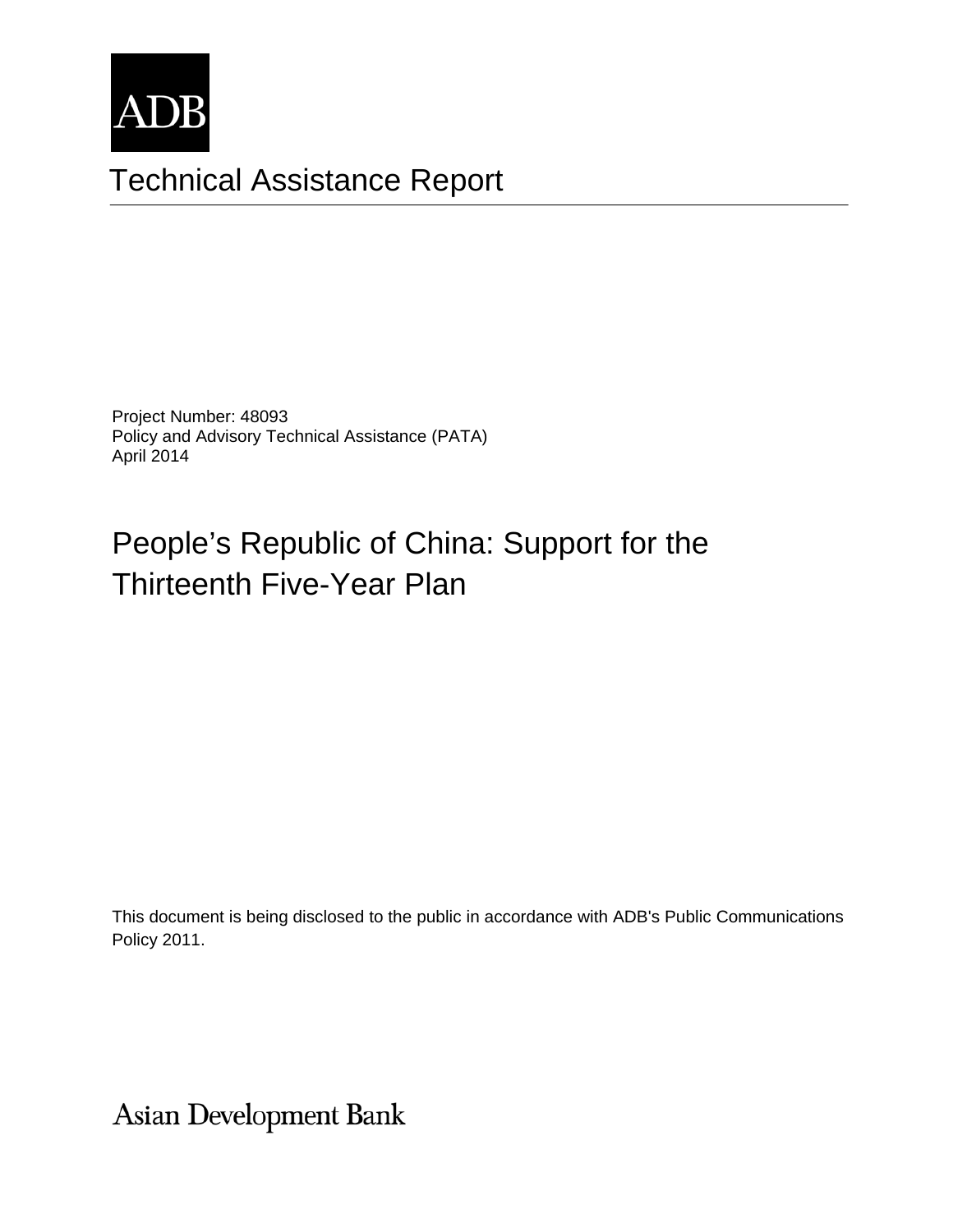### **CURRENCY EQUIVALENTS**

(as of 1 April 2014 )

| Currency unit | $\overline{\phantom{m}}$ | yuan (CNY) |
|---------------|--------------------------|------------|
| CNY1.00       | $=$                      | \$0.1608   |
| \$1.00        | $=$                      | CNY6.2181  |

#### **ABBREVIATIONS**

| ADB        | $\overline{\phantom{0}}$ | Asian Development Bank                     |
|------------|--------------------------|--------------------------------------------|
| HRD        |                          | human resource development                 |
| NDRC       | $\equiv$                 | National Development and Reform Commission |
| <b>PRC</b> | $\qquad \qquad -$        | People's Republic of China                 |
| TA.        |                          | technical assistance                       |

#### **TECHNICAL ASSISTANCE CLASSIFICATION**

| <b>Type</b><br><b>Targeting</b><br>classification |                          | Policy and advisory technical assistance (PATA)<br>General intervention                                                                                                                                    |
|---------------------------------------------------|--------------------------|------------------------------------------------------------------------------------------------------------------------------------------------------------------------------------------------------------|
| Sector (subsectors)                               | $\qquad \qquad -$        | Multisector (industry and trade sector development, finance<br>sector development, agriculture and rural sector development,<br>technical education and vocational skills training)                        |
| Theme (subthemes)                                 |                          | <b>Economic growth</b> (promoting economic efficiency and enabling<br>business environment; widening access to markets and<br>economic opportunities; knowledge, science, and technological<br>capacities) |
| <b>Location (impact)</b>                          | $\overline{\phantom{0}}$ | Rural (low), national (high)                                                                                                                                                                               |

#### **NOTE**

In this report, "\$" refers to US dollars.

| <b>Vice-President</b>                                          | S. Groff, Operations 2                                         |
|----------------------------------------------------------------|----------------------------------------------------------------|
| <b>Director General</b>                                        | A. Konishi, East Asia Department (EARD)                        |
| <b>Country Director</b>                                        | H. Sharif, People's Republic of China Resident Mission, EARD   |
|                                                                |                                                                |
| <b>Team leader</b>                                             | P. Chang, Principal Country Specialist, EARD                   |
| I. Bain, Social Sector Specialist, EARD<br><b>Team members</b> |                                                                |
|                                                                | J. Conrad, Principal Economist, EARD                           |
|                                                                | Y. Fernandez Lommen, Principal Economist, EARD                 |
|                                                                | N. Khor, Economist, EARD                                       |
|                                                                | L. Peng, Senior Economics Officer (Alternate Specialist), EARD |
|                                                                | J. Yang, Senior Advisor, EARD                                  |

In preparing any country program or strategy, financing any project, or by making any designation of or reference to a particular territory or geographic area in this document, the Asian Development Bank does not intend to make any judgments as to the legal or other status of any territory or area.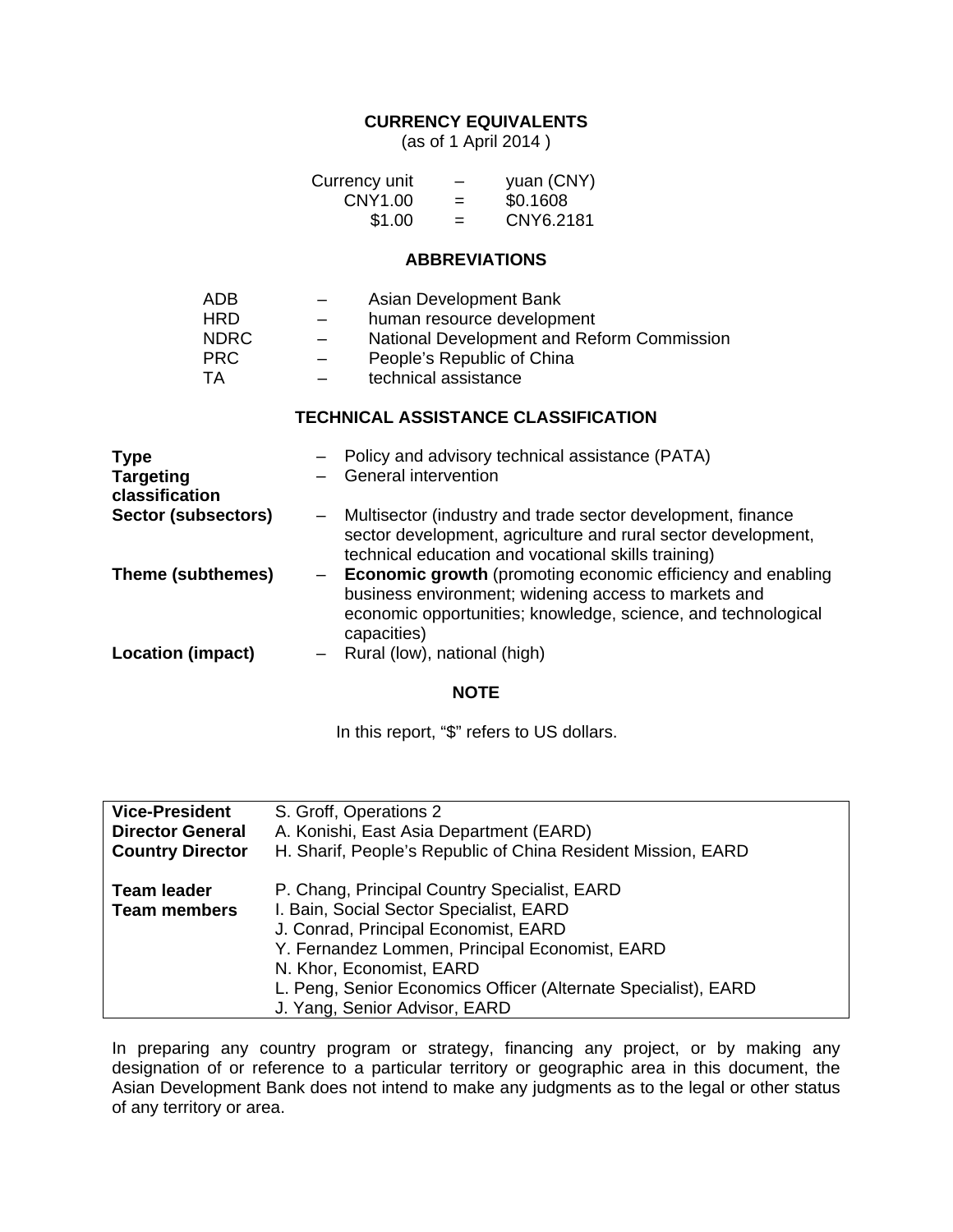## **CONTENTS**

|      |                                                                                                                                          | Page             |  |  |
|------|------------------------------------------------------------------------------------------------------------------------------------------|------------------|--|--|
| I.   | <b>INTRODUCTION</b>                                                                                                                      |                  |  |  |
| ΙΙ.  | <b>ISSUES</b>                                                                                                                            | 1                |  |  |
| III. | THE TECHNICAL ASSISTANCE                                                                                                                 | 3                |  |  |
|      | Impact and Outcome<br>Α.<br>В.<br>Methodology and Key Activities<br>Cost and Financing<br>C.<br><b>Implementation Arrangements</b><br>D. | 3<br>4<br>4<br>4 |  |  |
| IV.  | THE PRESIDENT'S DECISION                                                                                                                 |                  |  |  |
|      | <b>APPENDIXES</b>                                                                                                                        |                  |  |  |
| 1.   | Design and Monitoring Framework                                                                                                          |                  |  |  |
| 2.   | Cost Estimates and Financing Plan                                                                                                        |                  |  |  |
| 3.   | <b>Outline Terms of Reference for Consultants</b>                                                                                        | 8                |  |  |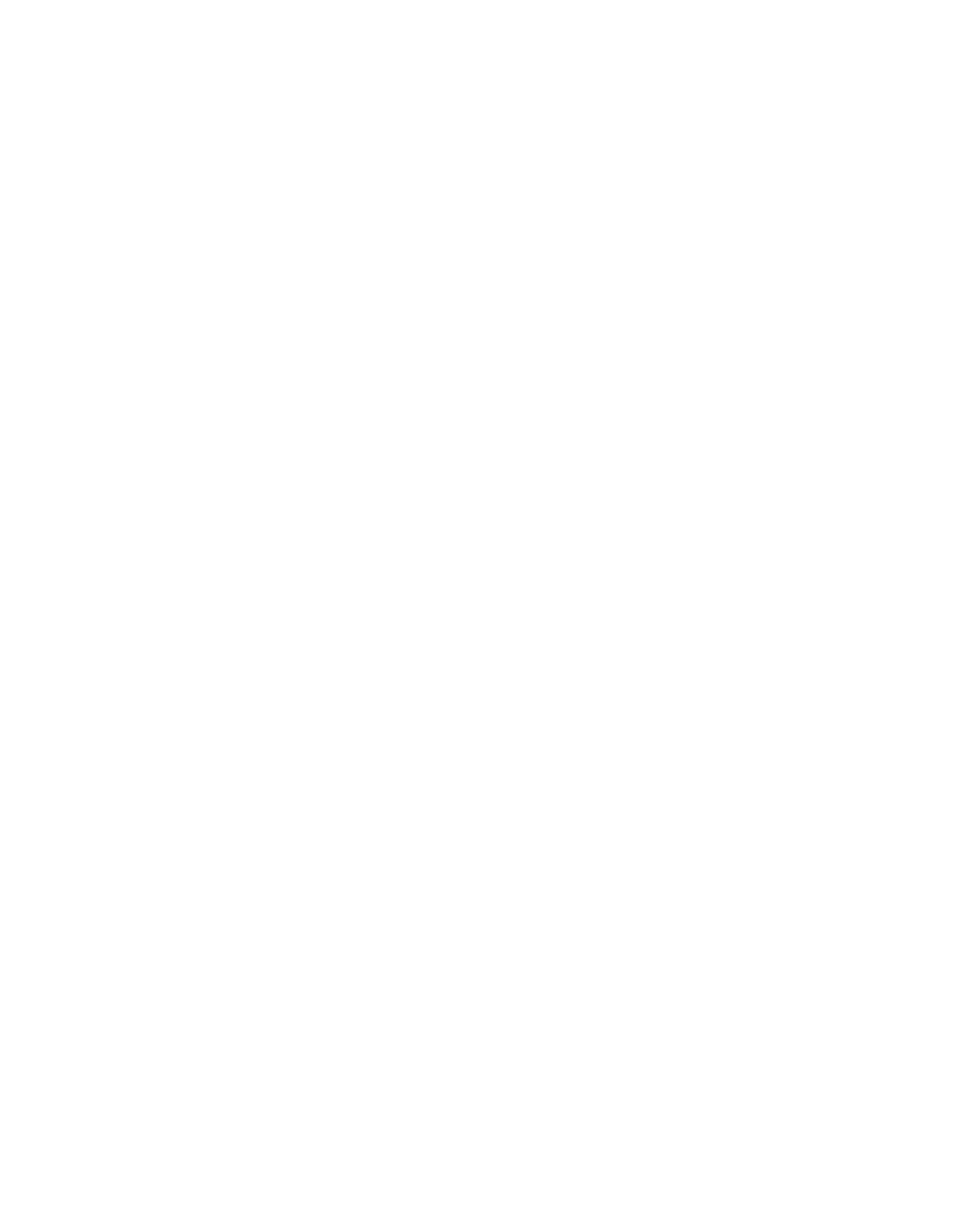## **I. INTRODUCTION**

1. During the 2013 country program mission of the Asian Development Bank (ADB) to the People's Republic of China (PRC), the government requested that ADB provide technical assistance (TA) to the National Development and Reform Commission (NDRC) to support the preparation of the Thirteenth Five-Year Plan (13th plan). ADB has included the proposed policy and advisory TA in the 2014 TA pipeline for the PRC.

2. An ADB team met with the NDRC on 9 January 2014 to discuss the direction, objective, key topics to be covered, and timing of the TA. ADB and NDRC initially agreed on (i) the objective of the study, which is to help the PRC avoid the middle-income trap and achieve more inclusive growth and sustainable development; and (ii) the key areas (or challenges) to be covered—industrial transformation, rural–urban transformation, and human resource transformation.<sup>1</sup> The NDRC informed the ADB team that all deliverables of the TA should be submitted to the NDRC by 30 November 2014 for the agency to include the materials as part of its overall submission to the State Council for the 13th plan.

3. A follow-up meeting was conducted with the NDRC on 21 January 2014 to discuss the key issues to be covered, expected outputs, and the next steps. The NDRC reaffirmed the three key areas and suggested three additional areas—the challenge of ecological and environmental degradation and climate change, debt management, and integration of the PRC with the international community. Both sides agreed that this TA will focus on three principal key challenges—industrial transformation, rural–urban transformation, and human resource transformation. ADB will draw on ADB-wide expertise and resources to address the other three challenges in a comprehensive and effective way by building on existing work.

4. An ADB fact-finding mission met with the NDRC on 19 February 2014 to refine the TA design and implementation arrangements. This TA report is based on the understanding reached between the NDRC and ADB regarding the project's impact, outcome, outputs, implementation arrangements, cost and financing plan, and terms of reference for consultants. The design and monitoring framework is in Appendix 1.<sup>2</sup>

#### **II. ISSUES**

5. The economic performance of the PRC has been spectacular over the last 3 decades. Gross domestic product growth has averaged about 9% per year and per capita income has increased by a factor of 13. Rapid growth has led to significant improvement in human wellbeing and quality of life. From the early 1980s to the late 2000s, the incidence of \$1.25-a-day poverty declined from 85% to about 13%; life expectancy at birth increased from 67 to 73 years; and child mortality under the age of 5 years declined from 65 to 18 deaths per 1,000. Economic expansion has also led to a sharp rise in the country's influence on the global economy. The PRC is now the world's largest exporter and the second largest economy.

6. The PRC's impressive achievements notwithstanding, the country still faces major challenges. With a per capita gross national product of \$6,772 in 2013, the PRC has passed the

<sup>-</sup>1 International experiences show that, in many countries, growth slowed significantly after they attained middleincome status. They find they were caught in what is increasingly known as the "middle-income trap." On one hand, they could no longer compete with low-income countries because of rising wages. On the other, they were unable to compete with high-income countries because they have not shifted into higher-value production through

innovation and industrial upgrading.<br><sup>2</sup> The TA first appeared in the business opportunities section of ADB's website on 10 April 2014.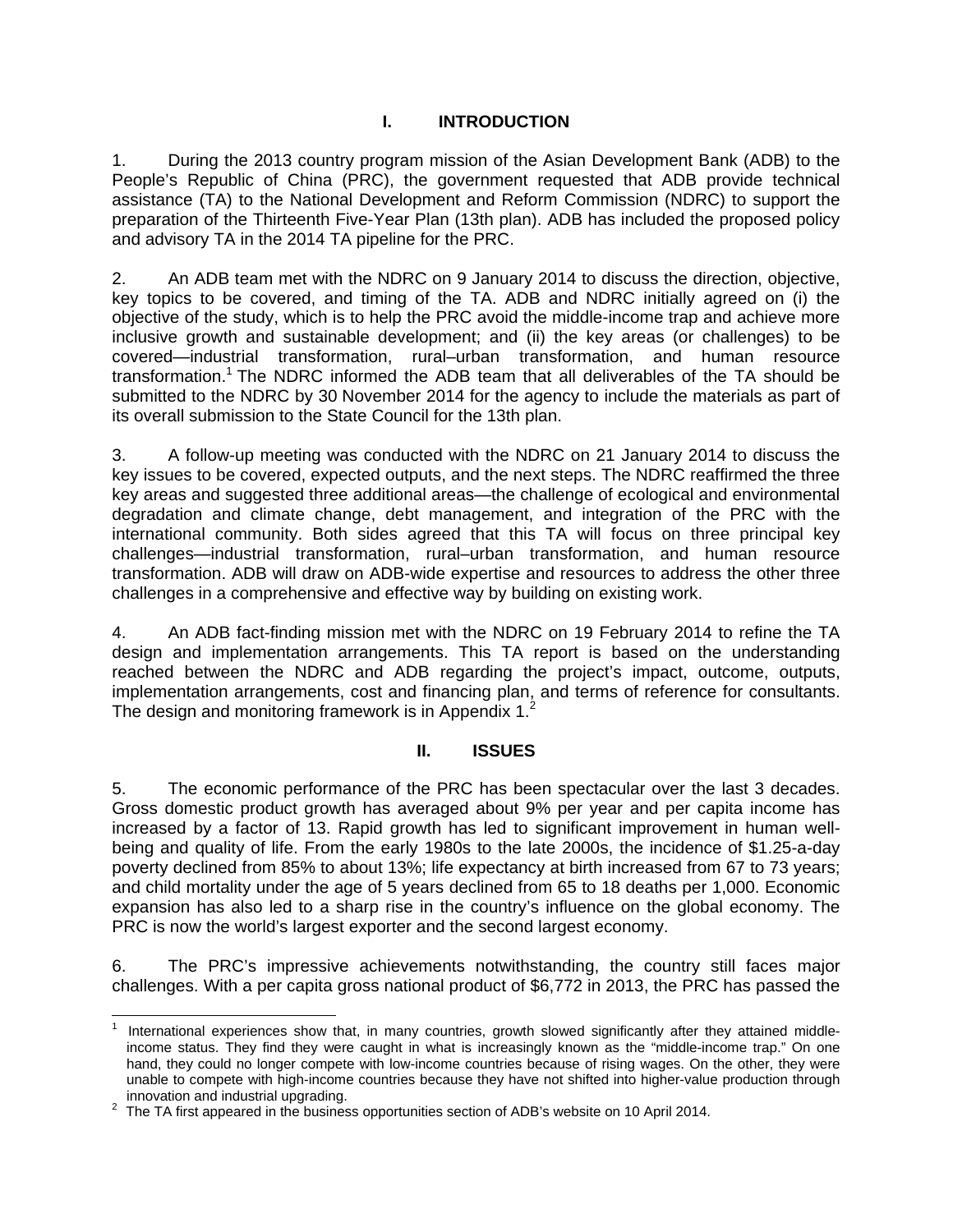threshold of upper-middle-income status but still has a long way to go before becoming a highincome country. Given rising wages and population aging, growth will have to be increasingly driven by productivity improvement through innovation and industrial upgrading—the PRC needs to move from a low-cost to a high-value economy. Moreover, rapid growth has exposed several structural problems, in particular economic imbalances, rising inequality, resource constraints, and environmental degradation. These challenges were highlighted at the Third Plenary Session of the 18th Central Committee of the Communist Party of China, and in the Decisions of the Central Committee of the Communist Party of China on Some Major Issues Concerning Comprehensively Deepening the Reform. The latter stated that the market will play a decisive role in resource allocation. To some extent, these challenges are often associated with rapid structural transformation, although incomplete reform is also a major contributing factor. If not addressed, these problems could hinder the PRC's efforts in moving toward a highvalue economy, and increase the risk of getting caught in what is increasingly known as the middle-income trap. $3$ 

7. The PRC has a long tradition of formulating five-year plans to address development challenges, and promote social and economic development. The plans lay out the strategic objectives of the country, determine work priorities of the government, and provide guidance for market activities. Since the founding of the PRC, the country has formulated a total of 12 plans; each one has had a significant impact on the PRC's development during the plan period. Currently, implementation of the Twelfth Five-Year Plan, 2010–2015 is halfway, and a midterm evaluation has been completed.<sup>4</sup> Preparation of the Thirteenth Five-Year Plan, 2016–2020 has just started, which is a critical period for the PRC as it aims to establish a comparatively well-off and prosperous society, and make the transition from a middle-income to a high-income country.<sup>5</sup>

8. To avoid the middle-income trap, the 13th plan needs to address six key challenges over the next 5 years: (i) industrial transformation, (ii) rural–urban transformation, (iii) human resource transformation, (iv) the challenge of ecological and environmental degradation and climate change, (v) debt management, and (vi) further integration of the PRC with the international community.

9. The TA aims to assist the PRC in preparing the 13th plan to overcome the middleincome trap and achieve more inclusive growth and sustainable development. The scope of this TA includes a background analysis of the PRC's current development and challenges, socioeconomic structure, growth potential, and internal and external forces that are likely to drive change in the next 5 years. ADB's knowledge contribution toward the PRC's preparation of the 13th plan will be made not only through this TA, but also through other recent, ongoing, and planned ADB knowledge work. This TA will primarily focus on three key challenges.

(i) **Industrial transformation**. The TA will examine issues such as industrial upgrading, high-quality service sector development, the role of state-owned enterprises and small and medium-sized enterprises, the role of the private sector, the power of the market, and financial sector efficiency. Innovation is also an important driver for industrial transformation. A key focus is how to promote innovation in the PRC, including looking at innovation policies and/or strategies;

 $\overline{a}$ 3 ADB. 2012. *Growing Beyond the Low-Cost Advantage: How the People's Republic of China can Avoid the Middle-Income Trap*. Manila. 4

ADB was also involved in helping PRC prepare the Twelfth Five-Year Plan through several studies, an international conference, and a workshop.

 $5$  NDRC's draft proposal for this TA.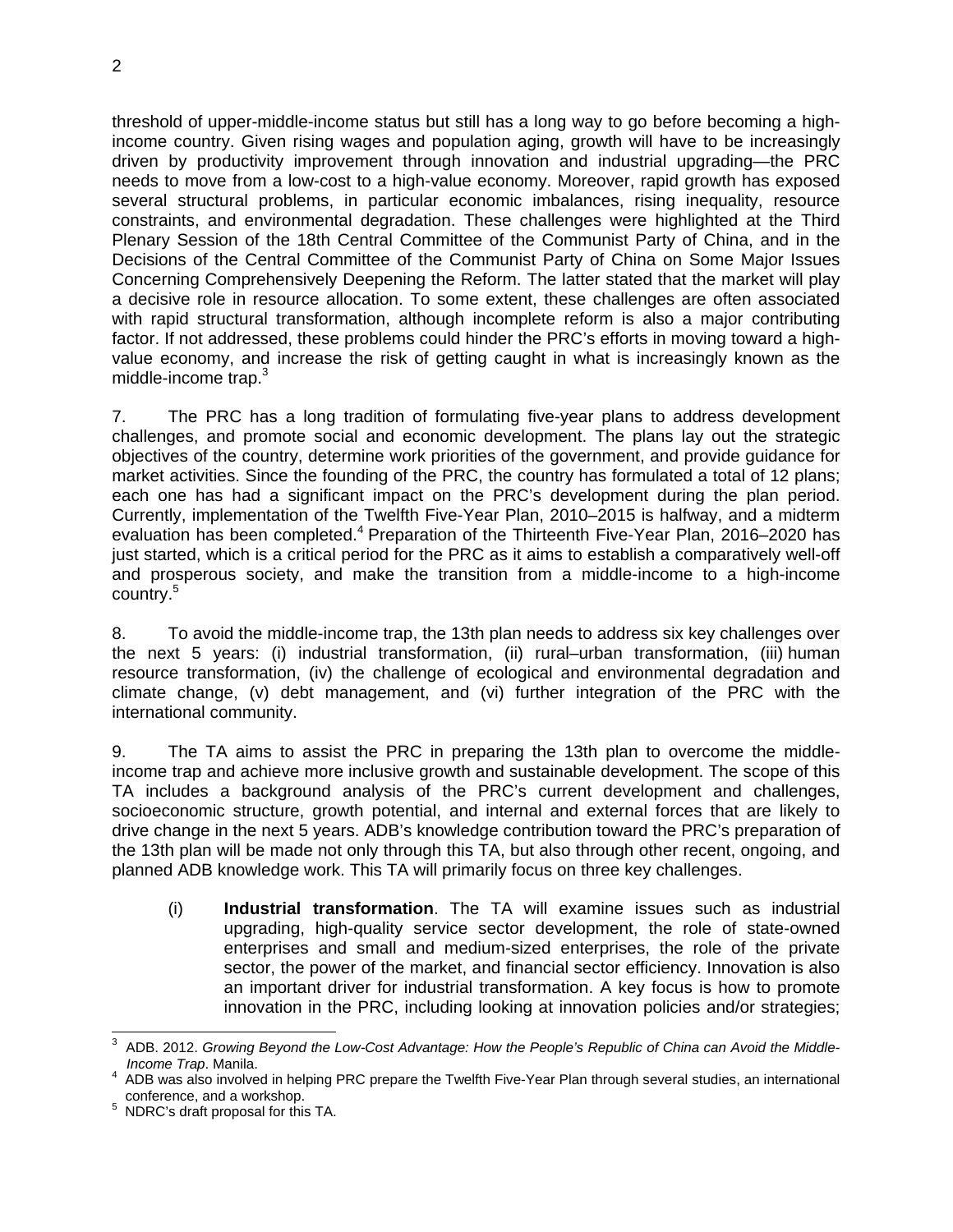institutions, including the role of the market, governance, and capacity within the PRC; and learning from international experience.

- (ii) **Rural–urban transformation**. The TA will examine issues such as balanced rural–urban development (e.g., inclusive development, and rural and urban infrastructure including transport); public service provision and benefits (including migrants); security of land tenure; and equitable benefits from the transfer of operating rights, agricultural modernization, and agribusiness transformation.
- (iii) **Human resource transformation**. The TA will examine issues such as surplus labor, the aging population, human resource development, entrepreneurship, capacity development to support the above transformations, vocational education and training, and the role of knowledge.

10. The TA will analyze the key issues under each of the three areas, and provide policy recommendations. The proposed reforms will be sequenced and linked to the central theme of overcoming the middle-income trap.

11. ADB-wide expertise and resources will be tapped to address the other three challenges, discussed below, in a comprehensive and effective way by building on existing work ("One ADB" approach). A separate report on each of these three other challenges with recommendations will be submitted to the NDRC by 30 November 2014.

- (i) **Challenge of ecological and environmental degradation and climate change.** ADB's East Asia Department (Environment, Natural Resources and Agriculture Division), and the Regional and Sustainable Development Department will work together to examine key issues relating to ecological and environmental degradation in the PRC.
- (ii) **Debt management.** The absolute amount of local government debt appears manageable at present. However, its rapid expansion—outpacing growth of fiscal revenue—coupled with mounting off-budget liabilities, is worrisome and demands an improved debt management system. ADB's East Asia Department (Office of the Director General) will lead the preparation of a separate study on debt management.
- (iii) **Integration of the PRC with the international community.** Building on the work of ADB's Economics and Research Department, Office of Regional Economic Integration, ADB Institute, Office of the General Counsel, and East Asia Department (Public Management, Financial Sector, and Regional Cooperation Division); this division of the East Asia Department will lead the preparation of a separate study covering the key issues in this area.

#### **III. THE TECHNICAL ASSISTANCE**

#### **A. Impact and Outcome**

12. The impact will be more inclusive growth and sustainable development in the PRC that overcomes the middle-income trap. The performance indicators include an increased share of services in the gross domestic product from the 2015 baseline, and increased rural per capita disposable income from the 2015 baseline.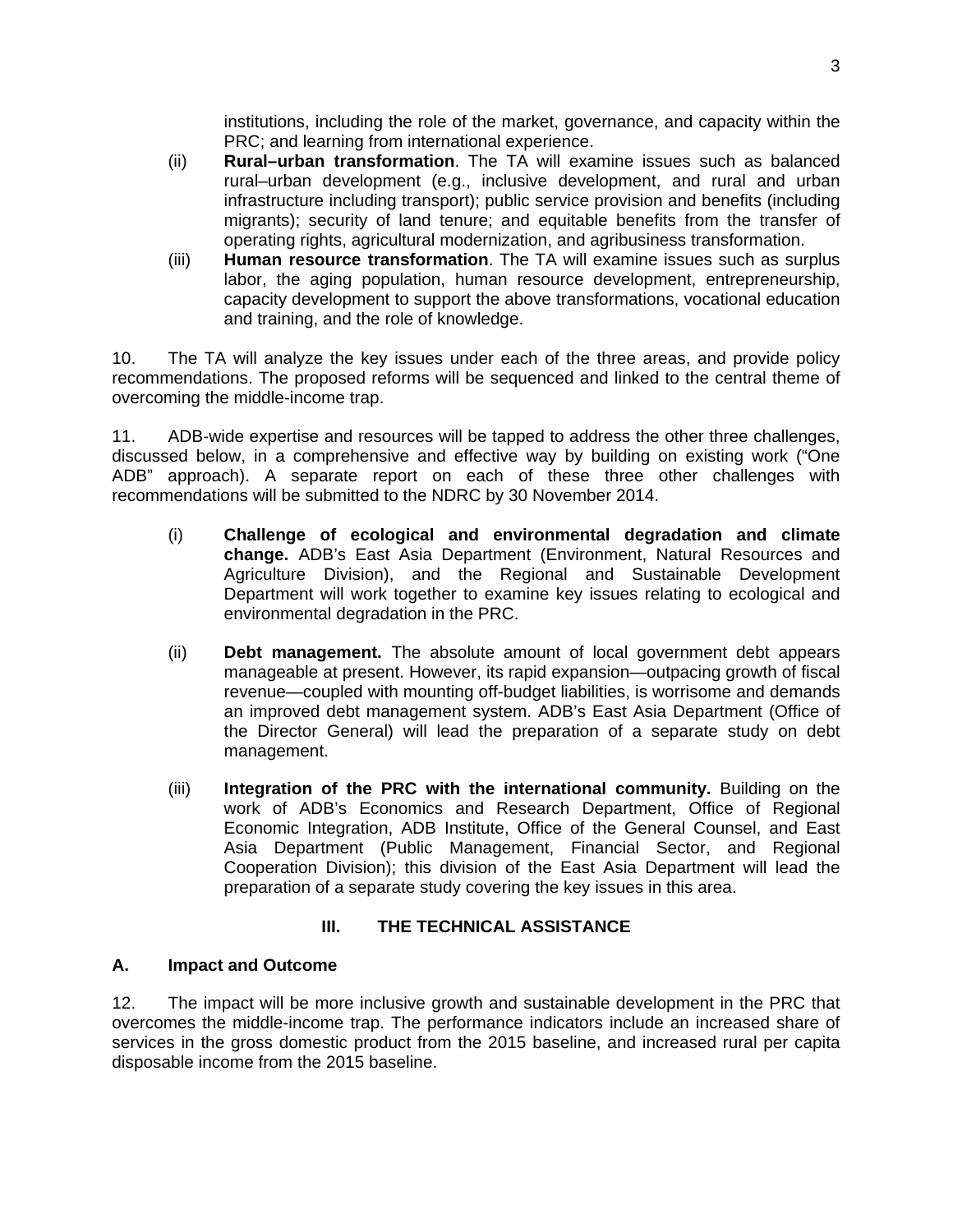13. The outcome will be an improved policy and regulatory environment to support industrial transformation based on innovation, rural–urban transformation, and human resource transformation.

## **B. Methodology and Key Activities**

14. The outputs of this TA will comprise (i) reports: one main report (a synthesis of three sub-reports) and three sub-reports on (a) industrial transformation (including innovation), (b) rural–urban transformation, and (c) human resource transformation; (ii) workshops; and (iii) field research and dissemination.<sup>6</sup> Domestic field research could include visits to provinces with an advanced reform agenda and experience in the PRC, and policy dialogue. International field research could include visits to countries with rich experience in dealing with middle-income trap issues. The visits (including location and number) would depend on the research requirement of the TA. Preference will be given to ADB member countries. Moreover, seminars on middleincome trap issues participated in by policy makers and renowned experts from relevant countries could be conducted to bring in more international experience. In addition, a dissemination event in the form of a press conference will be held in Beijing to disseminate the research results, and senior officials from the NDRC and ADB will attend.

### **C. Cost and Financing**

15. The TA is estimated to cost \$960,000 equivalent, of which \$800,000 equivalent will be financed on a grant basis by ADB's Technical Assistance Special Fund (TASF-other sources). The government will provide counterpart support in the form of counterpart staff, relevant data and information, assistance in arranging meetings and field visits with relevant government agencies, logistics support, and other in-kind contributions. The value of the government's inkind contribution is estimated to account for 20% of the total TA cost.

#### **D. Implementation Arrangements**

16. The executing and implementing agency will be the Planning Department of the NDRC. A total of 33 person-months of individual consulting services (two international consultants for 9 person-months and four national consultants for a total of 24 person-months) will be provided. The TA will also engage resource persons for workshops and specific technical inputs. The cost estimates and financing plan is in Appendix 2, and the outline terms of reference for consultants are in Appendix 3. The consultants will be engaged in line with ADB's Guidelines on the Use of Consultants (2013, as amended from time to time). Proceeds of the TA will be disbursed in line with ADB's *Technical Assistance Disbursement Handbook* (2010, as amended from time to time). The TA is expected to commence on 21 April 2014 and be completed by 30 April 2015.

## **IV. THE PRESIDENT'S DECISION**

17. The President, acting under the authority delegated by the Board, has approved the provision of technical assistance not exceeding the equivalent of \$800,000 on a grant basis to the Government of the PRC for Support for the Thirteenth Five-Year Plan, and hereby reports this action to the Board.

 6 Workshops include an inception workshop, a midterm review workshop, a final review workshop, and other related workshops and/or presentations on findings of various knowledge work under this TA as necessary. Participants include resource persons (renowned international experts with extensive experience in the PRC and policy makers) from other countries.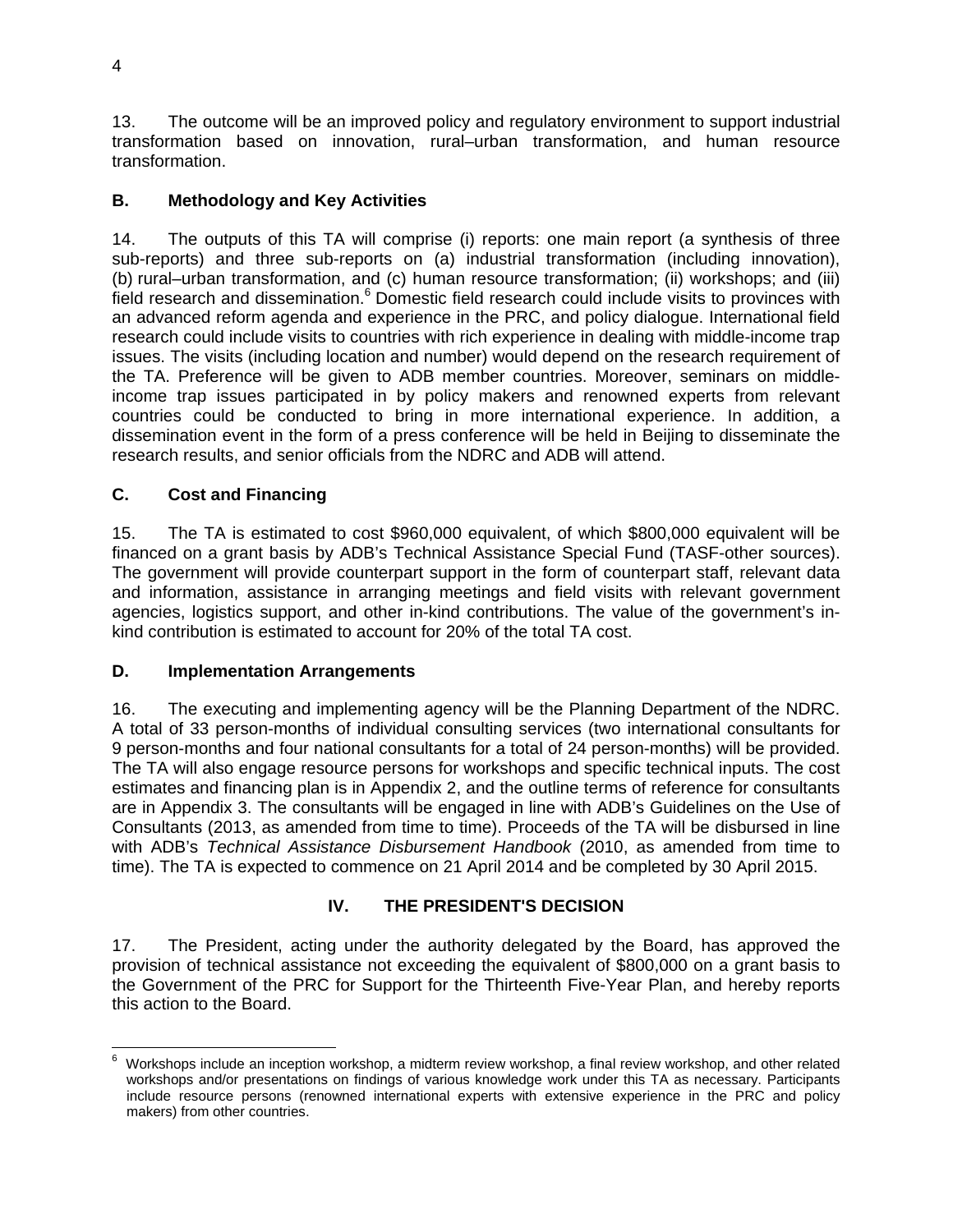| <b>Design Summary</b>                                                                                                                                                                                         | <b>Performance Targets and</b><br><b>Indicators with Baselines</b>                                                                                         | <b>Data Sources and</b><br><b>Reporting Mechanisms</b>                                                  | <b>Assumptions and</b><br><b>Risks</b>                                                                                                                                                                                                                                                                                                                                                                                                                                                 |
|---------------------------------------------------------------------------------------------------------------------------------------------------------------------------------------------------------------|------------------------------------------------------------------------------------------------------------------------------------------------------------|---------------------------------------------------------------------------------------------------------|----------------------------------------------------------------------------------------------------------------------------------------------------------------------------------------------------------------------------------------------------------------------------------------------------------------------------------------------------------------------------------------------------------------------------------------------------------------------------------------|
| Impact<br>More inclusive growth<br>and sustainable<br>development in the<br>PRC that overcomes<br>the middle-income<br>trap                                                                                   | Increased share of<br>services in gross domestic<br>product from 2015<br>baseline<br>Increased rural per capita<br>disposable income from<br>2015 baseline | Government publications<br>Statistical yearbooks                                                        | <b>Assumption</b><br>The government<br>implements the<br><b>Thirteenth Five-Year</b><br>Plan efficiently and<br>effectively<br><b>Risks</b><br>Ineffective cross-<br>agency coordination<br>delays policy changes<br>and institutional reforms<br>Unexpected global or<br>regional events                                                                                                                                                                                              |
| <b>Outcome</b><br>Improved policy and<br>regulatory<br>environment to<br>support industrial<br>transformation based<br>on innovation, rural-<br>urban transformation,<br>and human resource<br>transformation | Incorporation of policy<br>recommendations<br>proposed by this TA into<br>the Thirteenth Five-Year-<br>Plan                                                | Government publications<br><b>Thirteenth Five-Year</b><br>Plan                                          | <b>Assumption</b><br>Policy<br>recommendations under<br>this TA are relevant and<br>reviewed objectively by<br>government agencies<br><b>Risks</b><br>Reform changes may<br>be faster than planned,<br>making the TA<br>recommendations less<br>relevant<br>Differences of<br>institutional opinion<br>about reform make it<br>hard to achieve<br>consensus<br>Unexpected shocks to<br>the PRC economy may<br>change the underlying<br>assumptions of the<br>policy<br>recommendations |
| <b>Outputs</b><br>Reports<br>1.<br>(i)<br>One main report<br>(a synthesis of<br>three sub-reports)<br>(ii) Three sub-reports<br>on<br>(a) Industrial                                                          | Main report and three sub-<br>reports submitted to NDRC<br>by 30 November 2014                                                                             | Periodic TA progress<br>reports by consultants<br>Regular consultations<br>with the executing<br>agency | <b>Assumptions</b><br>Strong support from all<br>relevant stakeholders<br>Highly qualified<br>consultants available<br>for recruitment                                                                                                                                                                                                                                                                                                                                                 |

## **DESIGN AND MONITORING FRAMEWORK**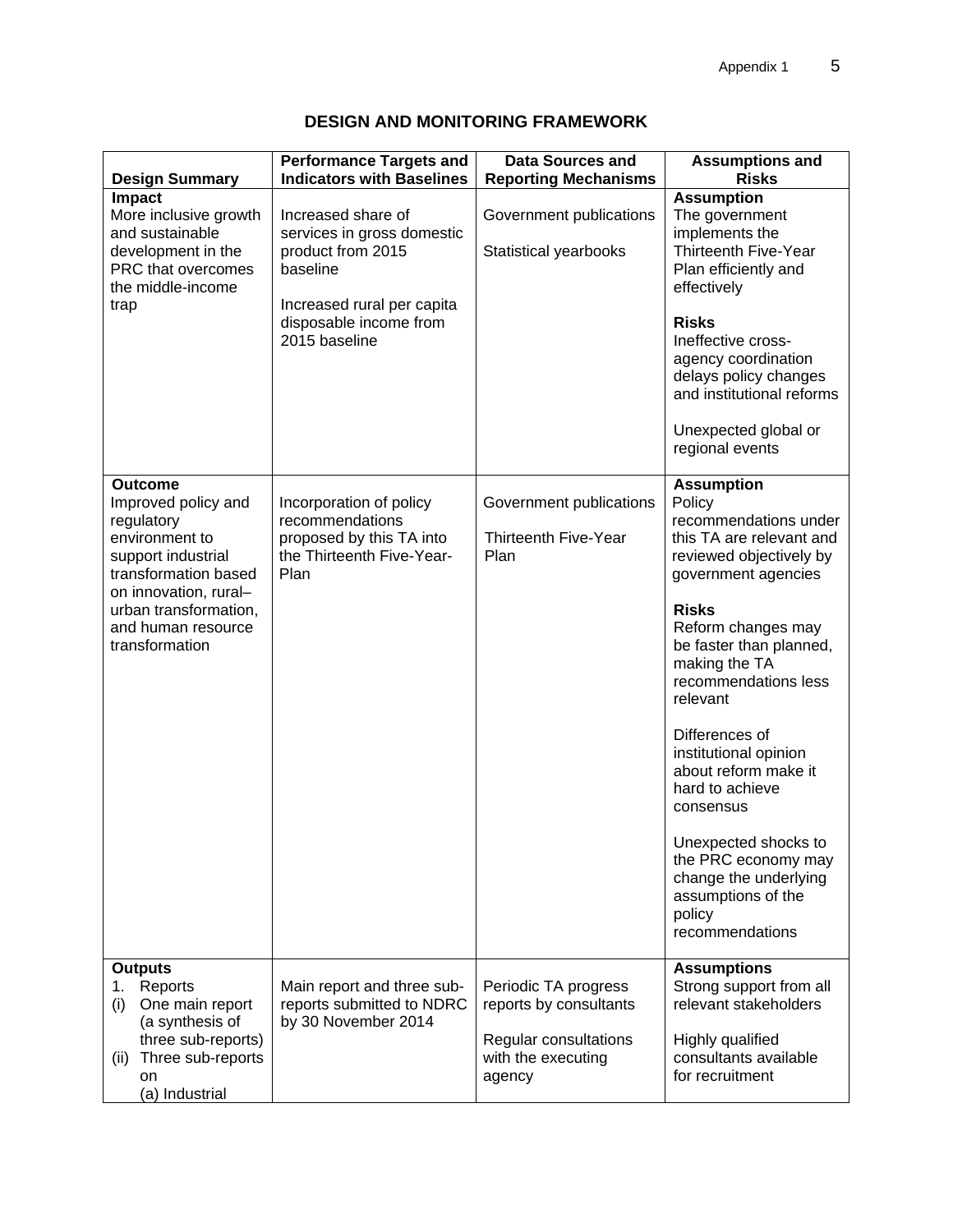|                                                                                                                                                                                                 |                                                                                                                                                          | <b>Performance Targets and</b>                                                          | <b>Data Sources and</b>                                                                                                                             | <b>Assumptions and</b>                                                                                                                         |
|-------------------------------------------------------------------------------------------------------------------------------------------------------------------------------------------------|----------------------------------------------------------------------------------------------------------------------------------------------------------|-----------------------------------------------------------------------------------------|-----------------------------------------------------------------------------------------------------------------------------------------------------|------------------------------------------------------------------------------------------------------------------------------------------------|
|                                                                                                                                                                                                 | <b>Design Summary</b>                                                                                                                                    | <b>Indicators with Baselines</b>                                                        | <b>Reporting Mechanisms</b>                                                                                                                         | <b>Risks</b>                                                                                                                                   |
|                                                                                                                                                                                                 | transformation<br>(including<br>innovation)<br>(b) Rural-urban<br>transformation<br>(c) Human<br>resource<br>transformation                              |                                                                                         | Regular updates from<br>the consultant team                                                                                                         | Relevant data and<br>information are readily<br>available from<br>government agencies<br><b>Risks</b><br>Poor quality of<br>consultant outputs |
| 2.                                                                                                                                                                                              | Workshops                                                                                                                                                | At least four workshops<br>and about 150 participants                                   |                                                                                                                                                     | Late delivery of reports                                                                                                                       |
| 3.                                                                                                                                                                                              | Field research<br>and<br>dissemination                                                                                                                   | One or two international<br>visits and three domestic<br>visits<br>One press conference |                                                                                                                                                     |                                                                                                                                                |
|                                                                                                                                                                                                 | <b>Activities with Milestones</b>                                                                                                                        |                                                                                         |                                                                                                                                                     | <b>Inputs</b>                                                                                                                                  |
| 1.                                                                                                                                                                                              | <b>Reports</b>                                                                                                                                           |                                                                                         |                                                                                                                                                     | ADB: \$800,000                                                                                                                                 |
|                                                                                                                                                                                                 | 1.1 Inception report by April 2014<br>1.2 Midterm report by July 2014                                                                                    |                                                                                         |                                                                                                                                                     | (TASF-other sources)                                                                                                                           |
|                                                                                                                                                                                                 |                                                                                                                                                          | The government will                                                                     |                                                                                                                                                     |                                                                                                                                                |
| 1.3 Draft final report by 30 September 2014<br>1.4 Final report to NDRC by 30 November 2014                                                                                                     |                                                                                                                                                          |                                                                                         |                                                                                                                                                     | provide support in the<br>form of counterpart                                                                                                  |
| 2.<br>Workshops<br>2.1 Inception workshop by May 2014<br>2.2 Midterm workshop by July 2014<br>2.3 Final workshop by October 2014<br>2.4 Related workshops and/or presentations by November 2014 |                                                                                                                                                          |                                                                                         | staff, relevant data and<br>information, assistance<br>in arranging meetings<br>and field visits with<br>relevant government<br>agencies, logistics |                                                                                                                                                |
| 3.                                                                                                                                                                                              | <b>Field research and dissemination</b><br>3.1 Domestic and international field research<br>3.2 Dissemination event after submission of the final report |                                                                                         |                                                                                                                                                     | support, and other in-<br>kind contributions.                                                                                                  |

ADB = Asian Development Bank, NDRC = National Development and Reform Commission, PRC = People's Republic of China, TA = technical assistance, TASF = Technical Assistance Special Fund. Source: Asian Development Bank.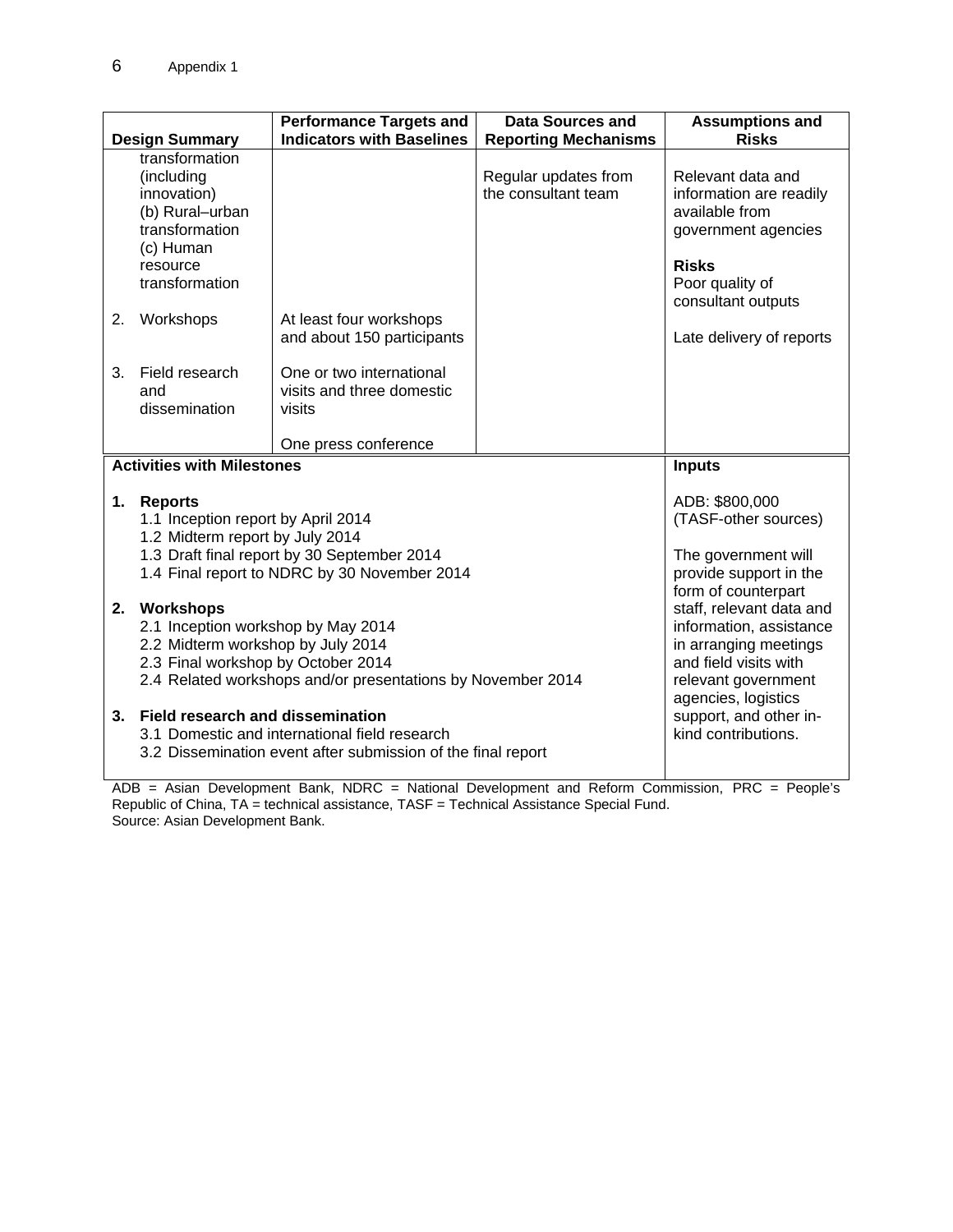#### **COST ESTIMATES AND FINANCING PLAN**

(\$'000)

| <b>Item</b>                                                       | Amount |  |  |  |
|-------------------------------------------------------------------|--------|--|--|--|
| Asian Development Bank <sup>a</sup>                               |        |  |  |  |
| Consultants<br>1.                                                 |        |  |  |  |
| a. Remuneration and per diem                                      |        |  |  |  |
| International consultant (9 person-months)<br>(i)                 | 175    |  |  |  |
| National consultants (24 person-months)<br>(ii)                   | 120    |  |  |  |
| (iii) Resource persons                                            | 95     |  |  |  |
| b. International and local travel <sup>b</sup>                    | 50     |  |  |  |
| c. Reports, translation and communications <sup>c</sup>           | 50     |  |  |  |
| Workshops and conferences <sup>d</sup><br>2.                      | 75     |  |  |  |
| Field research<br>3.                                              |        |  |  |  |
| International field research<br>a.                                | 50     |  |  |  |
| b. Domestic field research                                        | 40     |  |  |  |
| c. Research and survey materials                                  | 40     |  |  |  |
| Miscellaneous administration and support costs <sup>e</sup><br>4. | 25     |  |  |  |
| 5.<br>Contingencies                                               | 80     |  |  |  |
| Total                                                             | 800    |  |  |  |

Note: The technical assistance (TA) is estimated to cost \$960,000, of which contributions from the Asian Development Bank are presented in the table above. The government will provide counterpart support in the form of counterpart staff, relevant data and information, assistance in arranging meetings and field visits with relevant government agencies, logistics support, and other in-kind contributions. The value of the government's in-kind

<sup>a</sup> Financed by the Asian Development Bank's Technical Assistance Special Fund (TASF-other sources).<br><sup>b</sup> Includes travel of international and national consultants.

c includes all translation activities, including necessary policy documents for desk review; technical reports for the main TA report, conference report, and executive summary of the TA findings and policy notes; and interpretation

at workshops and conferences.<br>d Provides at least four workshops.

<sup>e</sup> Includes report editing, printing, and dissemination.

Source: Asian Development Bank estimates.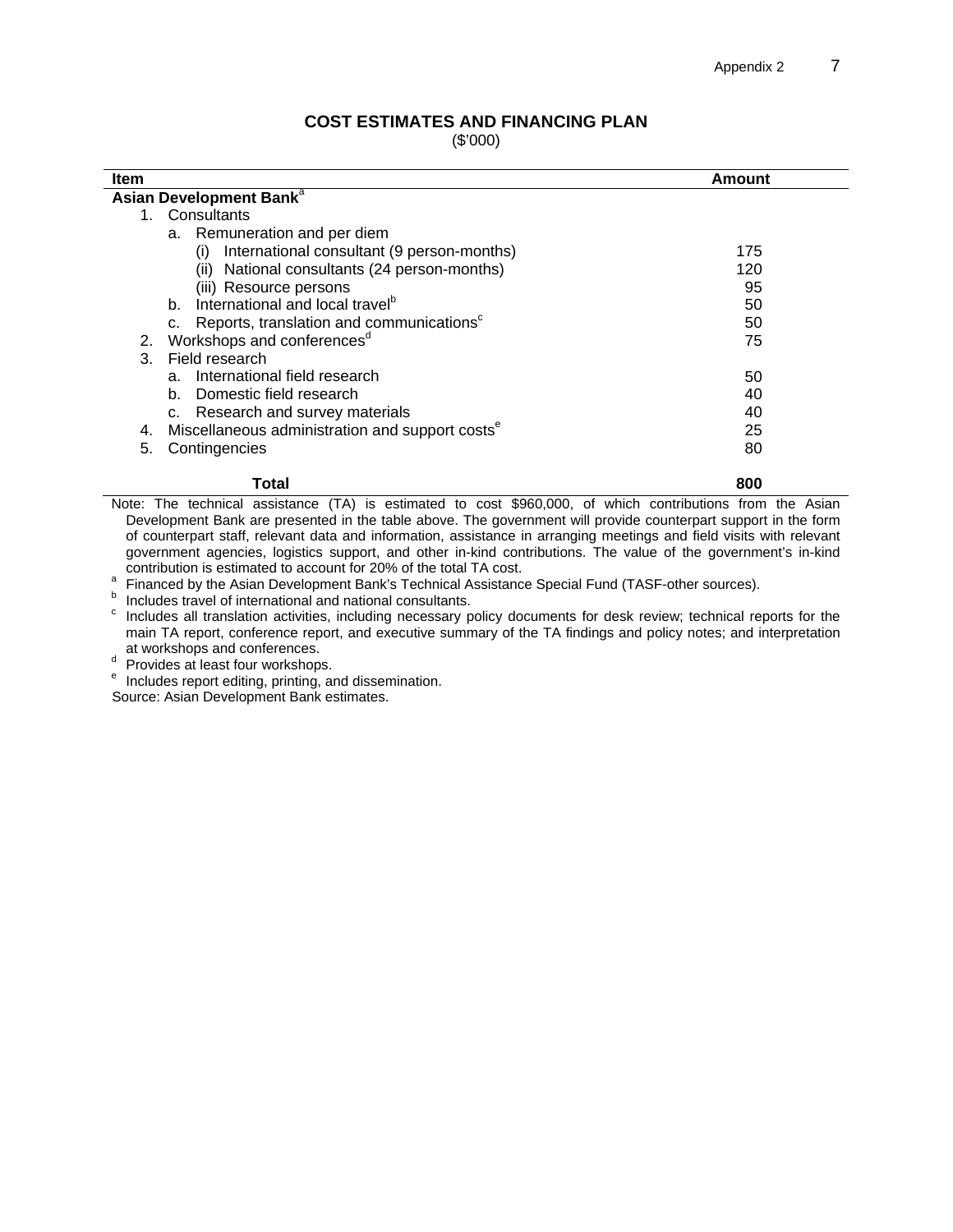## **OUTLINE TERMS OF REFERENCE FOR CONSULTANTS**

#### **A. Senior International Development Economist and Team Leader** (4 person-months, intermittent)

1. The senior international development specialist should have strong expertise and extensive experience in analyzing middle-income trap issues (e.g., industrial upgrading, innovation policy, rural–urban development, and human resource development) in different countries; and in preparing government strategies and plans in countries that are facing or have successfully overcome the middle-income trap. The specialist must have a master's degree or higher qualification in economics with specialization in economic growth, economic development, or related fields. The international development specialist must have at least 15 years of experience in the areas of economic growth and economic development, supported by international publications and affiliation with a prestigious university or research institute, or relevant public or private organization. The specialist will provide overall strategic direction for the technical assistance (TA) project; lead and guide the work of national consultants to ensure that the outputs are consistent with the objectives of the project; bring in international perspectives and experiences; and have overall responsibility for the quality and timely delivery of the TA outputs, including all reports, and completion of relevant TA activities under the guidance of the executing agency and the Asian Development Bank (ADB) project officer.

#### **B. International Development Specialist and Deputy Team Leader** (5 person-months, intermittent)

2. The international development specialist should have extensive experience in managing complex international projects and a proven track record of successful delivery of projects that are of high quality and within the deadline. The international development specialist should have recognized expertise in one or two issues covered by the TA project. The international development specialist must have a master's degree or higher qualification in economics. The international development specialist must have at least 10 years of experience with a leading international organization or equivalent, and a good track record in working with the PRC government, especially on developing government strategies and/or plans. The international development specialist will assist the task team leader in managing the TA project, including liaising with other team members and coordinating their work activities, and liaising and coordinating with relevant agencies and/or organizations (including the executing agency and ADB) to ensure frequent and comprehensive exchange of ideas; identify and address the research bottlenecks as they first appear; and ensure that the outputs produced and activities carried out are in line with the terms of reference, and are delivered on time. The international development specialist is expected to be heavily involved in undertaking research on one or two issues under the TA project, including preparing the background analysis of the PRC economy (main text para.9), and be responsible for the quality and timely preparation of the reports under the guidance of the team leader.

## **C. National Industrial Specialist** (6 person-months, intermittent)

3. The national industrial specialist should be an experienced researcher from a reputable university or research institute, or relevant public or private organization with at least 10 years of experience in analyzing industrial development and policies in the People's Republic of China (PRC) or other similar large countries, industrial upgrading, service sector development, and economics of innovation in the PRC. The specialist should have experience in preparing government strategies and plans in the PRC. The industrial specialist must have a master's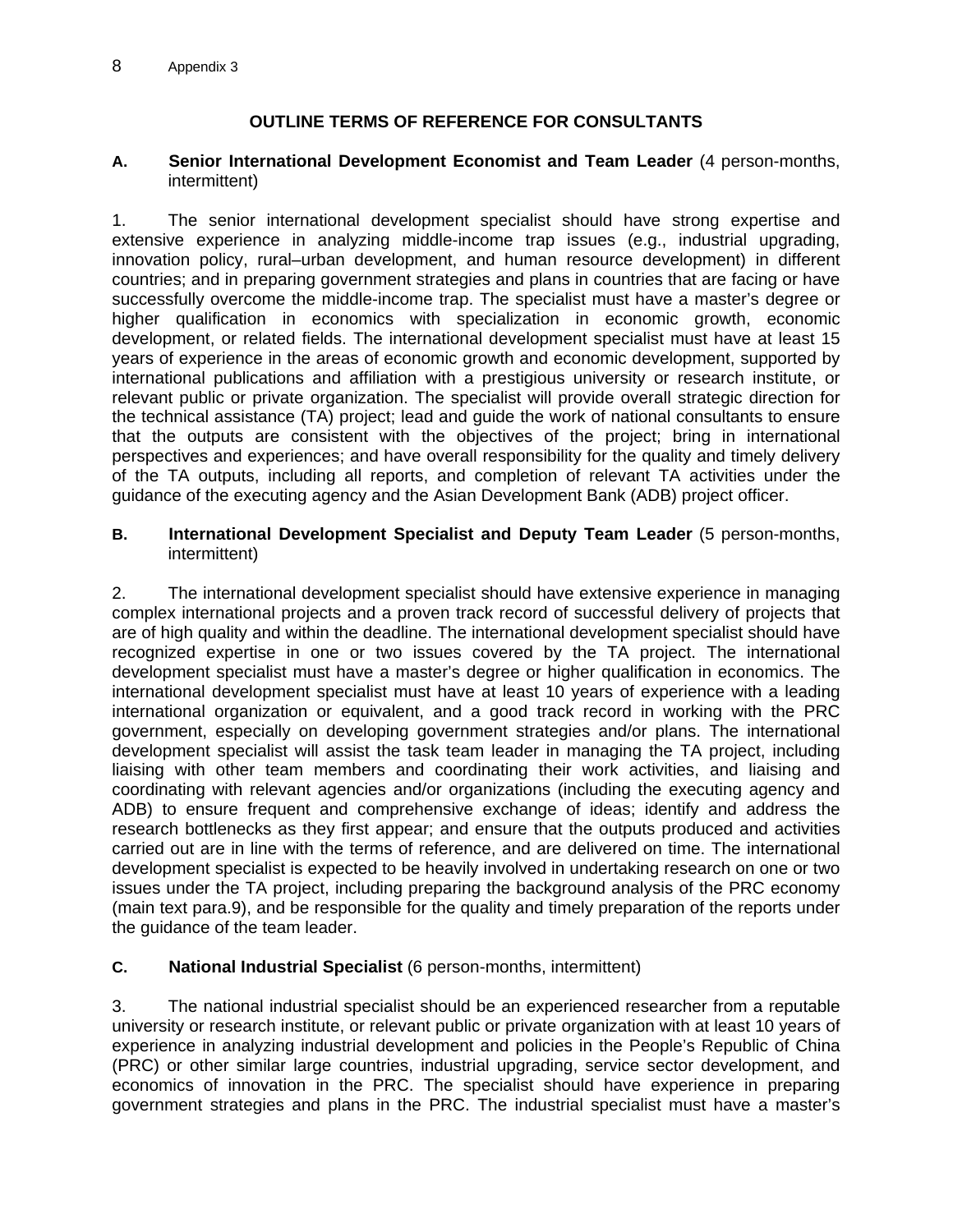degree or higher qualification in economics with specialization in economic growth, industry economics, or related fields. The specialist must be fluent in English and have strong expertise in the areas of economic growth, industry economics, economic development, economics of innovation, and associated topics. The industrial specialist will lead the preparation of the assigned tasks under the topic of industrial transformation, and be responsible for the quality and timely preparation of the reports under the analytical guidance of the team leader.

## **D. National Innovation Policy Specialist** (6 person-months, intermittent)

4. The national innovation policy specialist should be an experienced researcher from a reputable university or research institute or relevant public or private organization with at least 10 years of experience in analyzing innovation policies and/or strategies; institutions, including the role of the market; governance and capacity; international competitiveness; intellectual property rights; and industry value chains. The national innovation policy specialist must have a master's degree or higher qualification in public policy, intellectual property, business administration, or related fields. The national innovation policy specialist must be fluent in English and have strong expertise in the areas of innovation policies and/or strategies, intellectual property, industry value chains, and associated topics. The national innovation policy specialist will lead the preparation of the specifically assigned tasks under the subtopic of industrial transformation, and timely preparation of the reports under the analytical guidance of the team leader.

## **E. National Rural–Urban Development Specialist** (6 person-months, intermittent)

5. The national rural–urban specialist should be an experienced researcher from a reputable university or research institute, or relevant public or private organization with at least 10 years of experience in analyzing rural sector development, urban sector development, and agricultural modernization, including rapid urbanization. The rural–urban specialist should have experience in preparing government strategies and plans in the PRC. The specialist must have a master's degree or higher qualification in urban planning, rural and social development, or related fields. The rural–urban specialist must be fluent in English and have strong expertise in the areas of rural sector development, urban sector development, agricultural modernization, and associated topics. The rural–urban specialist will lead the preparation of the specifically assigned tasks under the topic of rural–urban transformation, and be responsible for the quality and timely preparation of the reports under the analytical guidance of the team leader.

## **F. National Human Resource Development Specialist** (6 person-months, intermittent)

6. The national human resource development (HRD) specialist should be an experienced researcher from a reputable university or research institute, or relevant public or private organization with at least 10 years of experience in analyzing surplus labor issues, aging population issues, entrepreneurship, vocational education and training, and capacity development. The specialist should have experience in preparing government strategies and plans in the PRC. The specialist must have a master's degree or higher qualification in labor economics, human resource development, education, or related fields. The specialist must be fluent in English and have strong expertise in the areas of labor economics, HRD, vocational education and training, and associated topics. The HRD specialist will lead the preparation of the assigned tasks under the topic of human resource transformation, and be responsible for the quality and timely preparation of the reports under the analytical guidance of the team leader.